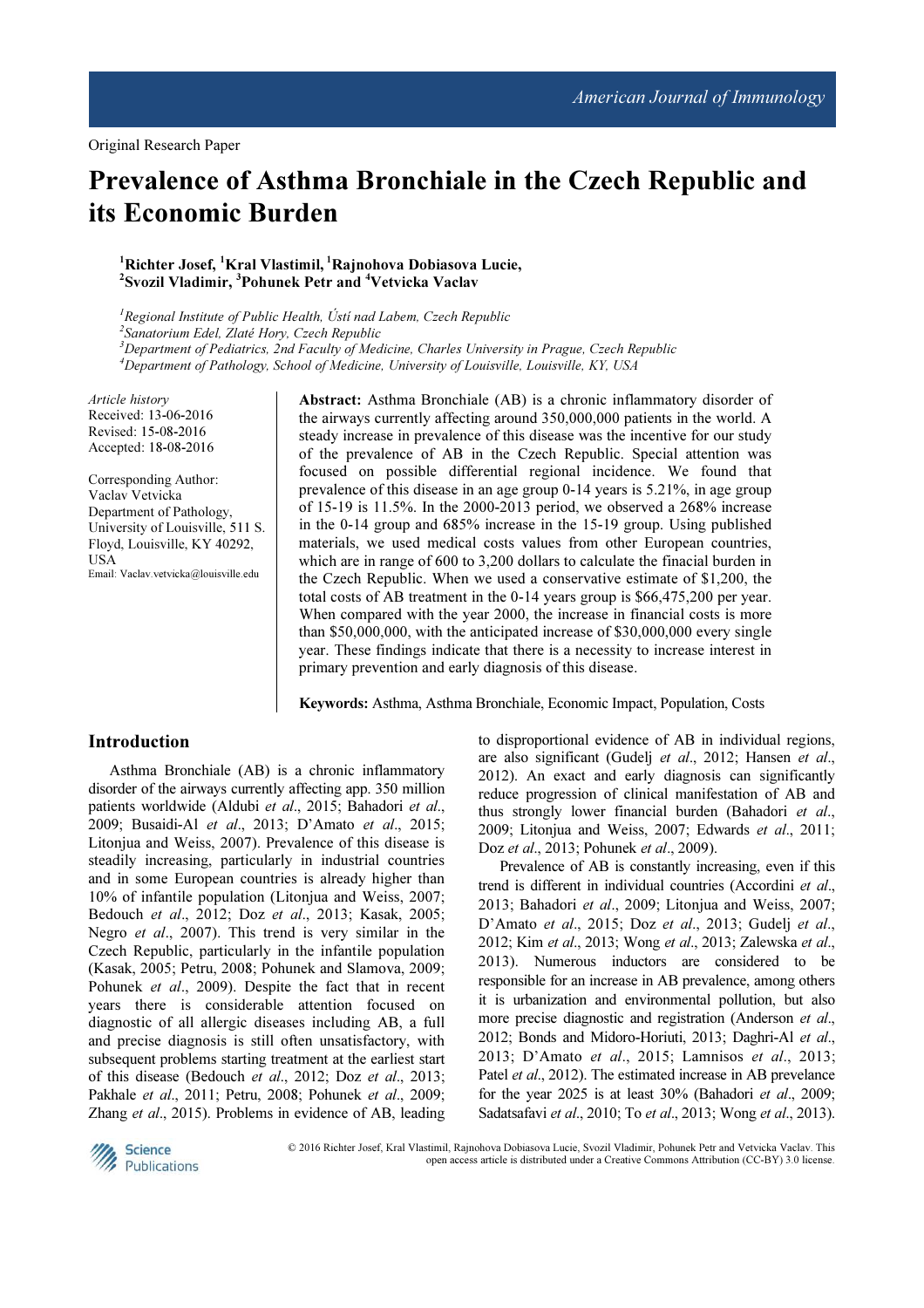This trend started serious discussion in many countries concerned with rising economic burden, necessary for the care of patients. These economic problems include both direct and indirect costs. The ever increasing trend of AB occurrence is the reason of this review.

## Materials and Methods

#### Resources

Data for evaluation of AB prevalence in individual European countries were obtained by a systematic search of following databases: PubMed NL, Home-PubMed-CBI, Europe-PubMed Central, Biomedical Search, Free Medical Journals, Amedeo Services and NIH-National Library of Medicine. We used data from European countries for a 2004-2011 interval and calculated average prevelance values. For the Czech Republic, we used data from Czech Health Statistics Yearbook published by the Ministry of Health for years 2006-2013 (UZIS, 2013).

For calculation of costs of AB treatment we used primarily direct costs. Indirect costs and additional costs such as effects on social and economical situation of the entire family and work or school absence were not used due to the highly conflicting data published in individual countries (Pasquale et al., 2012; Sadatsafavi et al., 2010; Tan et al., 2009; Zehraeus et al., 2010).

## Results

#### Epidemiology of Asthma Bronchiale

In general, literature describes a steady and significant increase in AB prevalence (D'Amato et al., 2015; Doz et al., 2013; Kasak, 2005; Litonjua and Weiss, 2007). In Asia, the prevalence is around 2-4%, in industrial countries (such as Canada, Australia, Ireland, Great Britain, Sweden and New Zealand) reached 15- 20% (D'Amato et al., 2015). This information led us to analyze the situation in Europe. We based our investigation on published data from 2006-2013 period and we calculated average values for each individual country. Appearance of AB in Europe is shown in Fig. 1. It clearly shows higher appearance in the industrial countries of Western Europe and Scandinavia. On the other hand, Eastern Europe shows significantly lower levels. In the Czech Republic, the situation was significantly different among individual regions (Fig. 2). The highest appearance of AB was found in eastern regions of the republic, where AB can be found more than twice as often as in the rest of country.

Comparing data from 2000 and 2013 we can observe a clear and statistically significant increase of AB. With respect to possible risk factors such as geographical location, effects of irradiation,

urbanization, environmental pollution, smoking or forestation shown in Table 1 (D'Amato et al., 2015; Toskala and Kennedy, 2015), no significant differences in AB appearance were found.

#### Economical Impact

The economic impact of AB treatment has been the subject of numerous studies (Accordini et al., 2013; Bahadori et al., 2009; Bedouch et al., 2012; Doz et al., 2013; Kirsch et al., 2013; Meer et al., 2011; Negro et al., 2007; Pakhale et al., 2011; Rodriguez et al., 2011; Tan et al., 2009; Zehraeus et al., 2010). Direct costs include cost of ambulatory care, hospitalization, drugs, diagnostics, research and education. Indirect costs include loss of employment or school attendance, loss in productivity, family costs and other financial problems (Accordini et al., 2013; Bahadori et al., 2009; Busaidi-Al et al., 2013; D'Amato et al., 2015; Doz et al., 2013; Meer et al., 2011; Sadatsafavi et al., 2010). Calculation of either direct or indirect costs in the Czech Republic is rather difficult. Costs of drugs and diagnostics are similar to other countries; total costs of AB treatment are shown in Table 2. It is important to note that the calculation of costs is substantially different among individual countries. Some Arabic countries and South Korea reported \$5,600/year as a maximal costs. Indirect costs described in numerous studies vary from 15 to 67% of total costs (Honkoop et al., 2011; Pakhale et al., 2011; Tan et al., 2009; Zehraeus et al., 2010). Aproximate costs of AB treatment in the Czech Republic was calculated based on the cost of drugs, diagnostics and screening of patients in our hospital.

In 2013, Czech Republic registered 85,644 asthmatics in 0-14 year age group. At the same time, this population of children represented a total of 1,470,952 individuals; therefore the segment of AB patients in this group is 5.21%. Total cost of a year of treatment was \$102,772,800. Our hospital showed 650 patients with costs ranging from \$300 to \$3,440 with an average cost of \$1,200. Using the same calculation, the cost of treating one patient in 2001 was \$44,000,400.

In the 15-19 year group we registered 13,233 patients in 2001, in the year 2013 it was already 55,396 patients. The costs rose from \$15,900,000 to \$66,500,000. As can be seen from the growing trend, the significant growth of patients in both age groups is followed by similarly significant increase in costs. In addition, there are no doubts that this trend will continue. An estimate for 2020 suggests that without changes in treatment and/or registration, the costs will increase 30 to 50%. All this strongly underlines the need to come up with primary preventive measurements and with earlier and more accurate clinical and laboratory diagnostic and earlier treatment of AB.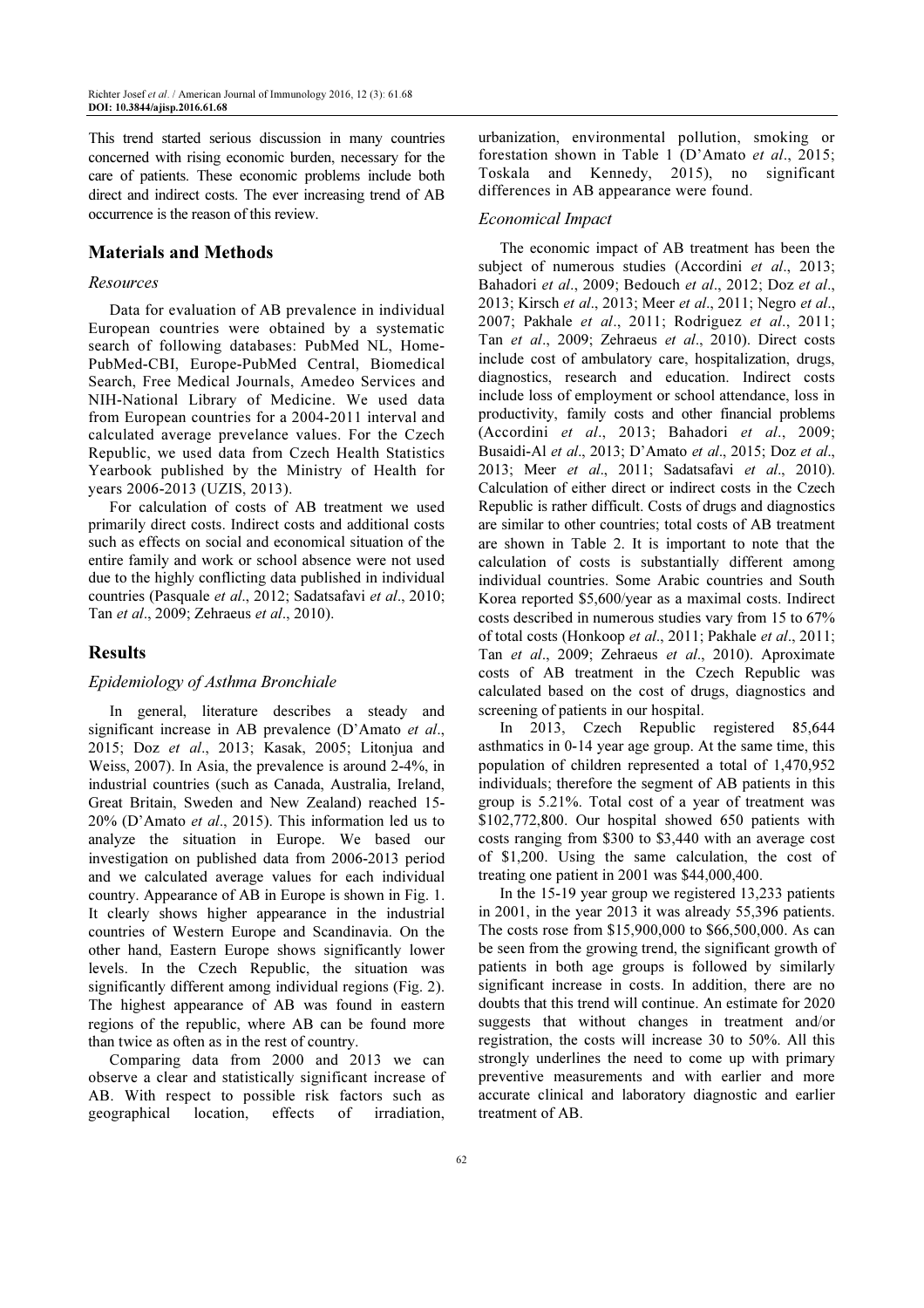

Fig. 1. Asthmabronchiale prevalence in Europiancoutries (2008-2012). Asthma bronchiale cases per 100 000 inhabitants



Fig. 2. Asthmabronchiale in regions of the Czech Republic (2013). Asthma bronchiale cases per 100 000 inhabitants



Fig. 3. Asthma bronchiale prevalence in children of the Czech republic-(Age years 0-14)-Followed up patients per 100 000 inhabitants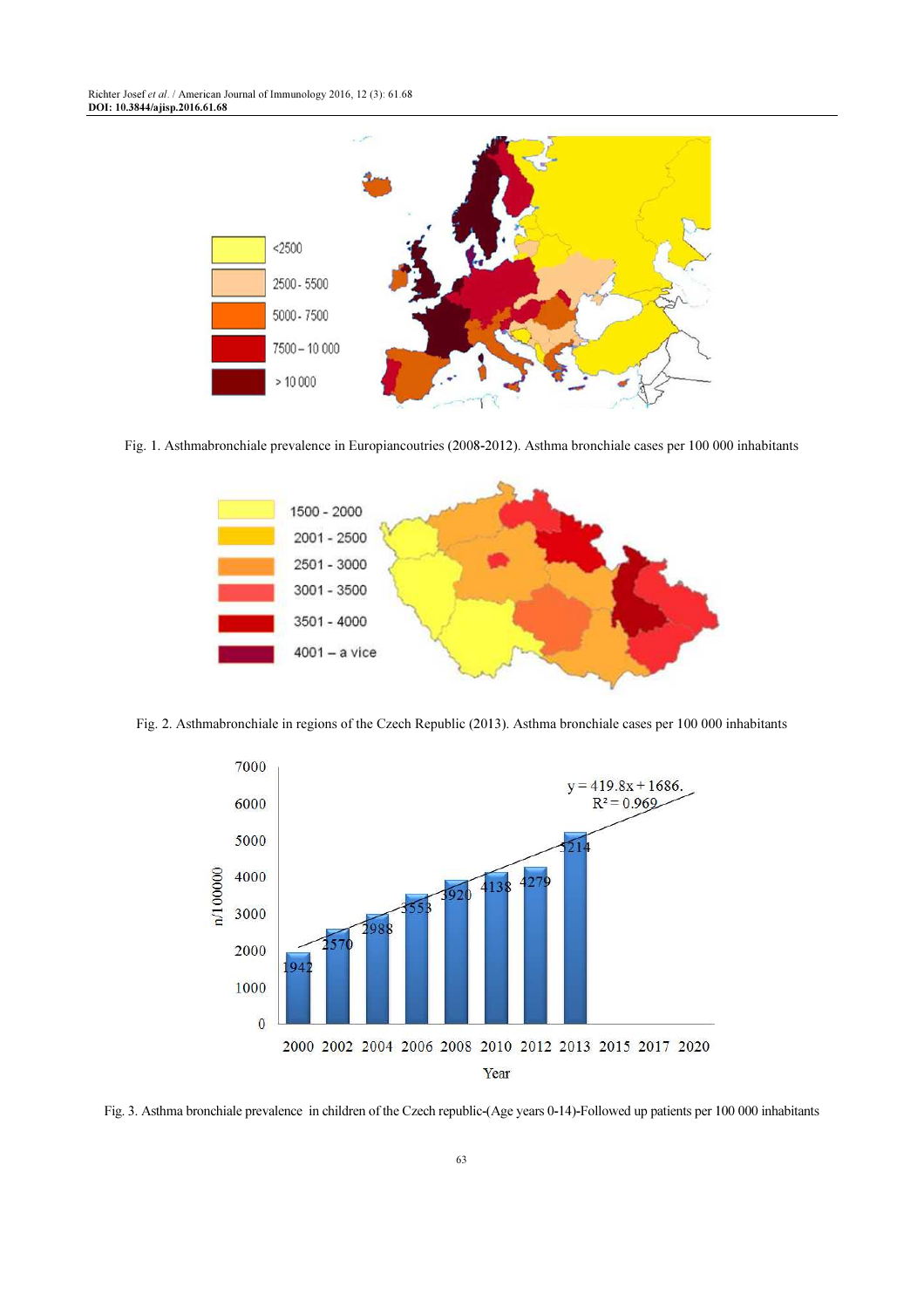

Fig. 4. Asthma bronchiale prevalence in children of the Czech republic-(Age years15-19)-Followed up patients per 100 000 inhabitants

Table 1. Risk factors asthma bronchiale induction

| Risk factor               | Reference                                                                                  |  |  |  |
|---------------------------|--------------------------------------------------------------------------------------------|--|--|--|
| Allergy                   | Aldubi et al. (2015; Anderson et al., 2012; Bahadori et al., 2009; Bedouch et al., 2012;   |  |  |  |
|                           | Bonds and Midoro-Horiuti, 2013; Gudelj et al., 2012; Patel et al., 2012)                   |  |  |  |
| Genetics                  | Karmaus et al. (2013; Kim et al., 2013; Kirsch et al., 2013; Pasquale et al., 2012;        |  |  |  |
|                           | Patel et al., 2012; Petru, 2008; Rodriguez et al., 2011)                                   |  |  |  |
| <b>Sex</b>                | Anderson et al. (2012; Bedouch et al., 2012; Daghri-Al et al., 2013; Patel et al., 2012)   |  |  |  |
| Locality/UV/radiation     | Aldubi et al. (2015; Daghri-Al et al., 2013; D'Amato et al., 2015; Doz et al., 2013;       |  |  |  |
|                           | Edwards et al., 2011; Karmaus et al., 2013; Kirsch et al., 2013; To et al., 2012;          |  |  |  |
|                           | Wong et al., 2013; Zalewska et al., 2013)                                                  |  |  |  |
| Locality of residence     | Krstic (2011; Pasquale et al., 2012; Pittman et al., 2012; Rodriguez et al., 2011;         |  |  |  |
|                           | To et al., 2012)                                                                           |  |  |  |
| Urbanization              | Rodriguez et al. (2011; Wong et al., 2013)                                                 |  |  |  |
| Air pollution             | Anderson et al. (2012; Bahadori et al., 2009; Daghri-Al et al., 2013; Edwards et al.,      |  |  |  |
|                           | 2011; Karmaus et al., 2013; Patel et al., 2012; Petru, 2008; Stoner et al., 2013;          |  |  |  |
|                           | Toru <i>et al.</i> , 2015)                                                                 |  |  |  |
| Diesel fuel               | Busaidi-Al et al. (2013; Subbarao et al., 2009)                                            |  |  |  |
| PCB-PAH                   | Busaidi-Al et al. (2013; Subbarao et al., 2009)                                            |  |  |  |
| Estrogens                 | Bonds and Midoro-Horiuti (2013)                                                            |  |  |  |
| Pets                      | Subbarao et al. (2009; Wong et al., 2013)                                                  |  |  |  |
| Socioeconomical influence | Bahadori et al. (2009; Honkoop et al., 2011; Kim et al., 2012; Kirsch et al., 2013;        |  |  |  |
|                           | Pittman et al., 2012; Rodriguez et al., 2011; Subbarao et al., 2009)                       |  |  |  |
| Smoking                   | Doz et al. (2013; Gudelj et al., 2012; Karmaus et al., 2013; Lamnisos et al., 2013;        |  |  |  |
|                           | Patel et al., 2012; Pittman et al., 2012; Subbarao et al., 2009; To et al., 2012)          |  |  |  |
| Passive smoking           | Gudelj et al. (2012; Kim et al., 2012; Lamnisos et al., 2013; Patel et al., 2012;          |  |  |  |
|                           | Pittman et al., 2012; Pohunek et al., 1999; Stoner et al., 2013; Subbarao et al., 2009)    |  |  |  |
| Nutrition                 | Daghri-Al et al. (2013; Patel et al., 2012; Rodriguez et al., 2011; Subbarao et al., 2009) |  |  |  |
| Vitamin D                 | Aldubi et al. (2015; Krstic, 2011; Litonjua and Weiss, 2007)                               |  |  |  |
| Obesity                   | Negro <i>et al.</i> (2007; Patel <i>et al.</i> , 2012)                                     |  |  |  |
| Helicobacter pylori       | Karimi et al. (2013)                                                                       |  |  |  |
| Endotoxins                | Subbarao et al. (2009; Wong et al., 2013)                                                  |  |  |  |
| Specific IgE              | Song et al. (2013)                                                                         |  |  |  |
| Exposure to allergens     | Patel et al., 2012; Pittman et al., 2012; Subbarao et al., 2009)                           |  |  |  |
| Exposure to molds         | Patel et al. (2012; Petru, 2008; Pohunek et al., 1999; Pohunek and Slamova, 1999;          |  |  |  |
|                           | Toru et al., 2015; Pringle, 2013)                                                          |  |  |  |
| <b>Stress</b>             | Pittman et al. (2012; Tan et al., 2009)                                                    |  |  |  |
| ATB therapy               | Patel et al. (2012; Stoner et al., 2013)                                                   |  |  |  |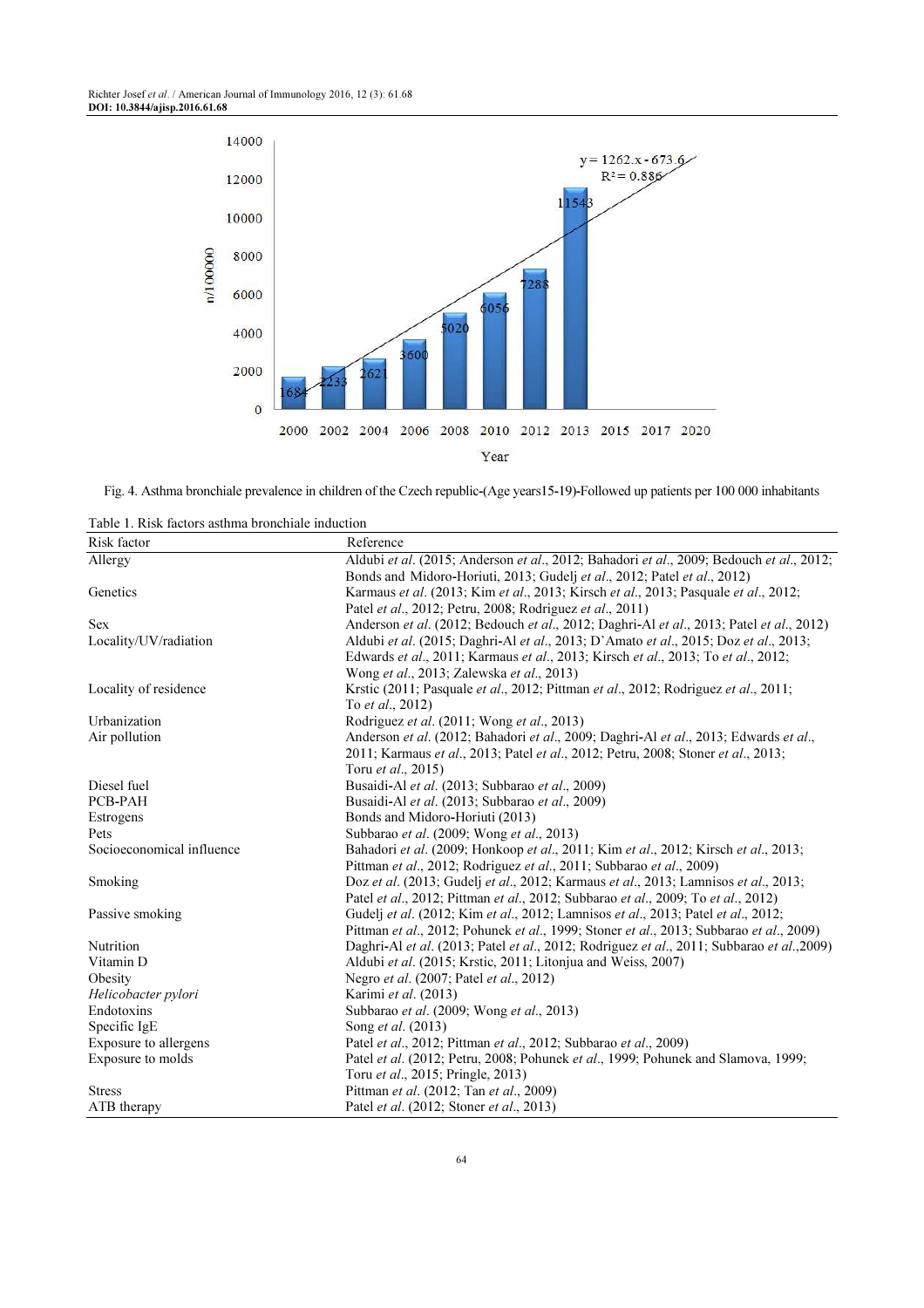Richter Josef et al. / American Journal of Immunology 2016, 12 (3): 61.68 DOI: 10.3844/ajisp.2016.61.68

| Country            | Direct costs $(\$)$ | Indirect costs $(\% )$ | Reference                     |
|--------------------|---------------------|------------------------|-------------------------------|
| Italy              | 1,396               | 62.5                   | Accordini et al. (2013)       |
|                    | 1,186               | 50                     | Anderson et al. (2012)        |
|                    | 1,432               | 15                     | Pakhale <i>et al.</i> (2011)  |
|                    | 800                 |                        | Zehraeus et al. (2010)        |
| Switzerland        | 2,200               |                        | Bedouch et al. (2012)         |
| Spain              | 3,200               |                        | Bedouch et al. (2012)         |
|                    | 1,400               |                        | Edwards et al. (2011)         |
| France             | 1,300               |                        | Edwards <i>et al.</i> (2011)  |
|                    | 750                 |                        | Anderson <i>et al.</i> (2012) |
| Germany            | 1,500               |                        | Krstic (2011)                 |
| Denmark            | 1,000               | 67                     | Bedouch et al. (2012)         |
| Turkey             | 1,400               | 20                     | Anderson et al. (2012)        |
| Sweden             | 640                 |                        | Anderson et al. (2012)        |
| <b>Netherlands</b> | 2,100               | 50                     | Negro <i>et al.</i> (2007)    |
| USA.               | 1,400               |                        | Tan <i>et al.</i> (2009)      |
| Canada             | 400                 |                        | Pasquale <i>et al.</i> (2012; |
|                    |                     |                        | Sadatsafavi et al., 2010)     |
| South Korea        | 1,200-5,600         |                        | Kim et al. (2012)             |

|  |  | Table 2. Cost of treating asthma bronchiale |
|--|--|---------------------------------------------|
|  |  |                                             |

#### Discussion

Asthma bronchiale represents a major health issue in industrialized countries. It is an insufficiently defined syndrome characterized by several phenotypes most probably with different etiology (Gudelj et al., 2012). The biggest problem is the fact that we still do not know the optimal standard for exact diagnosis and its relevant evaluation in epidemiological studies, so exact registration is difficult (Gudelj et al., 2012). Therefore, resulting value of AB registration differs based on methods used. The error in registered occurrence of AB can reach up to 20%. In industrialized countries, the costs of treatment AB reach 1-2% of total medical costs (Karmaus et al., 2013). However, is some countries can reach even up to 55% (Weissflog et al., 2001). Canadian study found 20.5% of const is attributable to inpatient care, 47.8% to outpatient care and 31.5% to medication (Sadatsafavi et al., 2016). In the United States, the asthma epidemics are also on the rise, from 3% in 1970 to 7.8% in 2008. The total costs per year are estimated to be \$56 billions (Loftus and Wise, 2015).

To fully evaluate the cost of treatment in the Czech Republic is difficult. Direct costs are similar to other countries, but indirect costs influencing negative economical effects on individual, family and the whole society is impossible to calculate. Similarly, it is not possible to calculate costs of AB co-morbidity, as they are often treated by different departments or clinics by physicians trained in different specialties and the costs are not correlated with original diagnosis. It might be possible to gain complex information from the evidence of health care insurance, which in the Czech Republic covers almost the entire population. So far, we do not know any simple specific marker confirming AB diagnosis in all age groups. The basis of AB diagnosis is to focus attention on the detailed differential diagnosis of this disease (Negro et al., 2007). The main reasons for insufficient diagnosis of AB are probably general underestimation of occurrence of this disease, which is much higher than generally expected and with a steady increasing trend (Patel et al., 2012). An increase in AB prevalence for the next two decades is expected to reach 25%. The same trend can be expected in the Czech Republic, as we found more than a 10% increase in the 2000-2013 period (Fig. 3 and 4).

The number of factors involved in induction of AB is high and is constantly increasing with new studies. We evaluated many of these factors, but no significant correlation in their appearance with respect to geographical localization. Data of prevalence of AB in individual location and regions are most probably influenced with methods of registration of AB, particularly in a small location within main region of pediatricians. Evidence of the use of drugs for AB treatment might serve as a solid control mechanism for verification of AB diagnosis. Some studies evaluated registration and validation of diagnosis and found 89% sensitivity and 72% specificity of accurate diagnosis in the children population (Sadatsafavi et al., 2010; Subbarao et al., 2009). Regional prevalence of AB was also studied in Poland. This study showed differences in occurrence of AB among regions (Zalewska et al., 2013). Our current study has similar conclusions. A more direct analysis of importance of these findings is currently under way.

Total costs for AB treatment should be evaluated separately, as our estimates have only partial validity. We used minimal costs published in studies from European countries and used most of all costs of drugs and laboratory diagnostics, where there are minimal differences between European countries. The values of other factors can significantly differ, mostly based on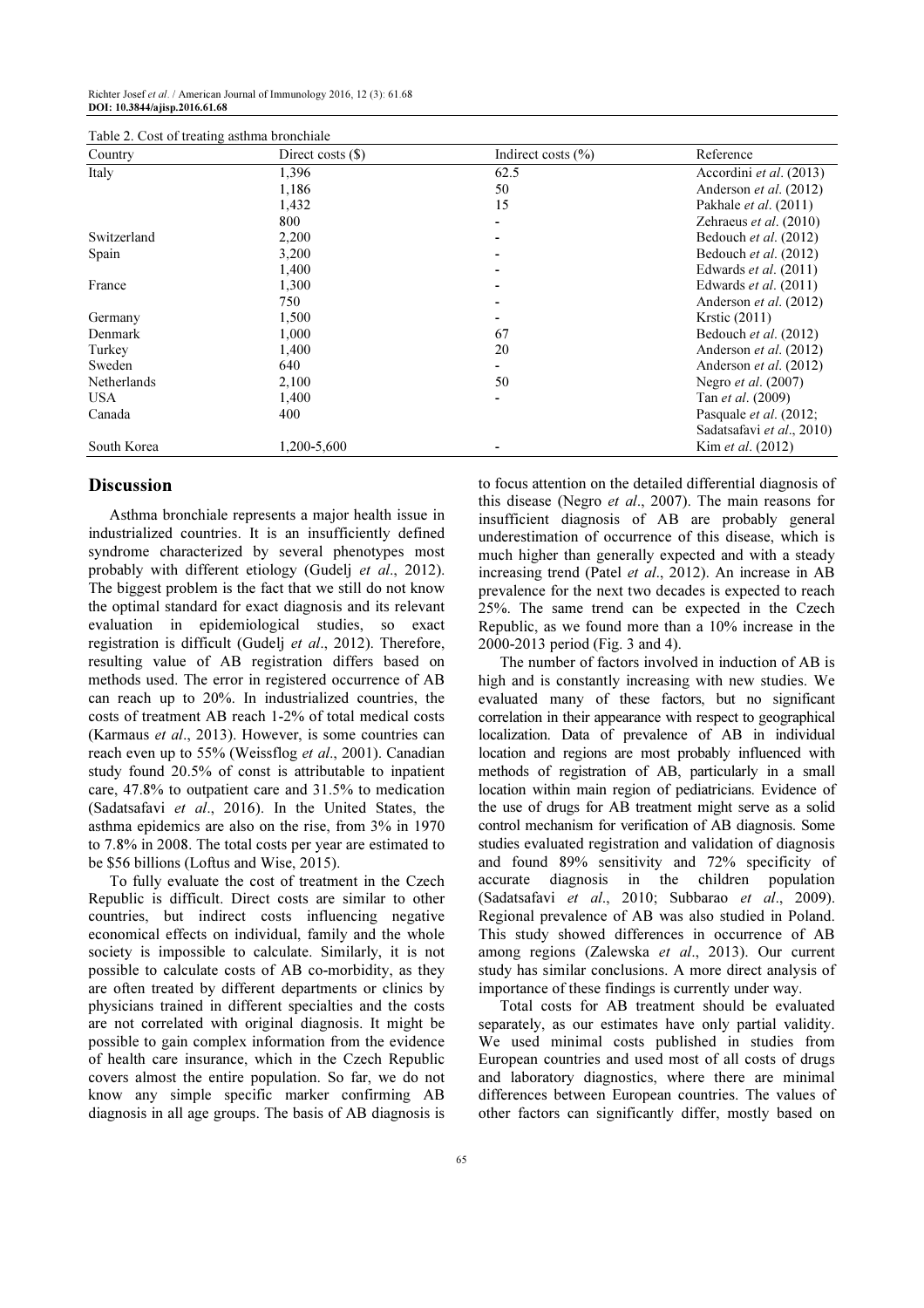level of economical advancement and on different level of income among countries.

## Conclusion

Ever increasing prevalence of AB will require increased attention not only in prevention, but also in diagnostics. There is strong need for early recognition of asthma and for adequate treatment. The failure in solving this problem will be associated with significant and to some extent even potentially crippling, the economic burden of health system.

# Acknowledgement

Authors wish to acknowledge excellent technical help of Ms. Tassie Deppert.

# Funding Information

This study was funded by Regional Institute of Public Health.

# Author's Contributions

All authors equally contributed to this study.

# Ethics

This article is original and contains unpublished material. The corresponding author confirms that all of the other authors have read and approved the manuscript and that no ethical issues were involved.

## References

- Accordini, S., A.G. Corsico, B. Braggion, M.W. Gerbase and D. Gislason et al., 2013. The cost of persistent asthma in Europe: An international populationbased study in adults. Int. Arch. Allergy Immunol., 160: 93-101. DOI: 10.1159/000338998
- Aldubi, H.A., E.M. Alissa, H.Z. Kamfar, O. Gaber and Z.M. Marzouki et al., 2015. Bronchial asthma and Hypovitaminosis D in Saudi children. Asia Pac Allergy, 5: 10-113.

DOI: 10.5415/apallergy.2015.5.2.103

- Anderson, H.R., B.K. Butland, A. Donkelaar, M. Brauer and D.P. Strachan et al., 2012. Satellite-based estimates of ambient air pollution and global variations in childhood asthma prevalence. Environ. Health Perspect., 120: 1333-1339. DOI: 10.1289/ehp.1104724
- Bahadori, K., M.M. Doyle-Waters and C. Marra, 2009. Economic burden of asthma: A systematic review. BMC Pulm. Med., 9: 24-24. DOI: 10.1186/1471-2466-9-24
- Bedouch, P., C.A. Marra and J.M. FitzGerald, L.D. Lynd and M. Sadatsafavi et al., 2012. Trends in asthmarelated direct medical costs from 2002 to 2007 in British Columbia, Canada: A population based-cohort study. Plos One. DOI: 10.1371/journal.pone.0050949
- Bonds, R.S. and T. Midoro-Horiuti, 2013. Estrogen effects in allergy and asthma. Curr. Opin. Allergy Clin. Immunol., 13: 92-99. DOI: 10.1097/ACI.0b013e32835a6dd6
- Busaidi-Al., N.H., Z. Habibullah and J.B. Soriano, 2013. The asthma cost in Oman. Sultan Qaboos Univ., Med. J., 13: 218-222. PMID: 23862026
- D'Amato, G., S.T. Holgate, R. Pawankar, D.K. Ledford and L. Cecchi et al., 2015. Meteorological conditions, climate change, new emerging factors, and asthma and related allergic disorders. A statement of the World Allergy Organization. WAO J., 8: 25-25. DOI: 10.1186/s40413-015-0073-0
- Daghri-Al, N.M., M.S. Alokail and S.H. Abd-Alrahman, 2013. Polycyclic aromatic hydrocarbon exposure and pediatric asthma in children: A case-control study. Environ. Health, 12: 1-7. DOI: 10.1186/1476-069X-12-1
- Doz, M., C. Chouaid and L. Com-Ruelle, 2013. The association between asthma control, health care cost and quality of life in France and Spain. BMC Pulm. Med., 13: 1-15. DOI: 10.1186/1471-2466-13-15
- Edwards, R.T., R.D. Neal, P. Linck, L. Mullock and N. Nelhans et al., 2011. Enhancing ventilation in homes of children with asthma: Cost-effectiveness study alongside randomised controlled trial. Brit. J. Gen Pract., 61: e733-741. DOI: 10.3399/bjgp11X606645
- Gudelj, I., K.I. Mrkic, H. Munivrana Škvorc, K. Miše and Ž. Vrbica et al., 2012. Intraregional differences in asthma prevalence and risk factors for asthma among adolescents in Split-Dalmatia County, Croatia. Med. Sci. Monit., 18: 43-50. DOI: 10.12659/MSM.882609
- Hansen, S., M. Strom, E. Maslova, E.L. Mortensen and C. Granström et al., 2012. A comparison of three methods to measure asthma in epidemiologic studies: Results from the Danish national birth cohort. Plos One. DOI: 10.1371/journal.pone.0036328
- Honkoop, P.J., R.J. Loymans, E.H. Termeer, J.B. Snoeck-Stroband and M.J. Bakker et al., 2011. Asthma Control Cost-Utility Randomized Trial Evaluation (ACCURATE): The goals of asthma treatment. BMC Pulm. Med., 11: 1-53. DOI: 10.1186/1471-2466-11-53
- Karimi, A., K. Fakhimi-Derakhshan and F. Imanzadeh, 2013. Helicobacter pylori infection and pediatric asthma. Iran. J. Microbiol., 5: 132-135.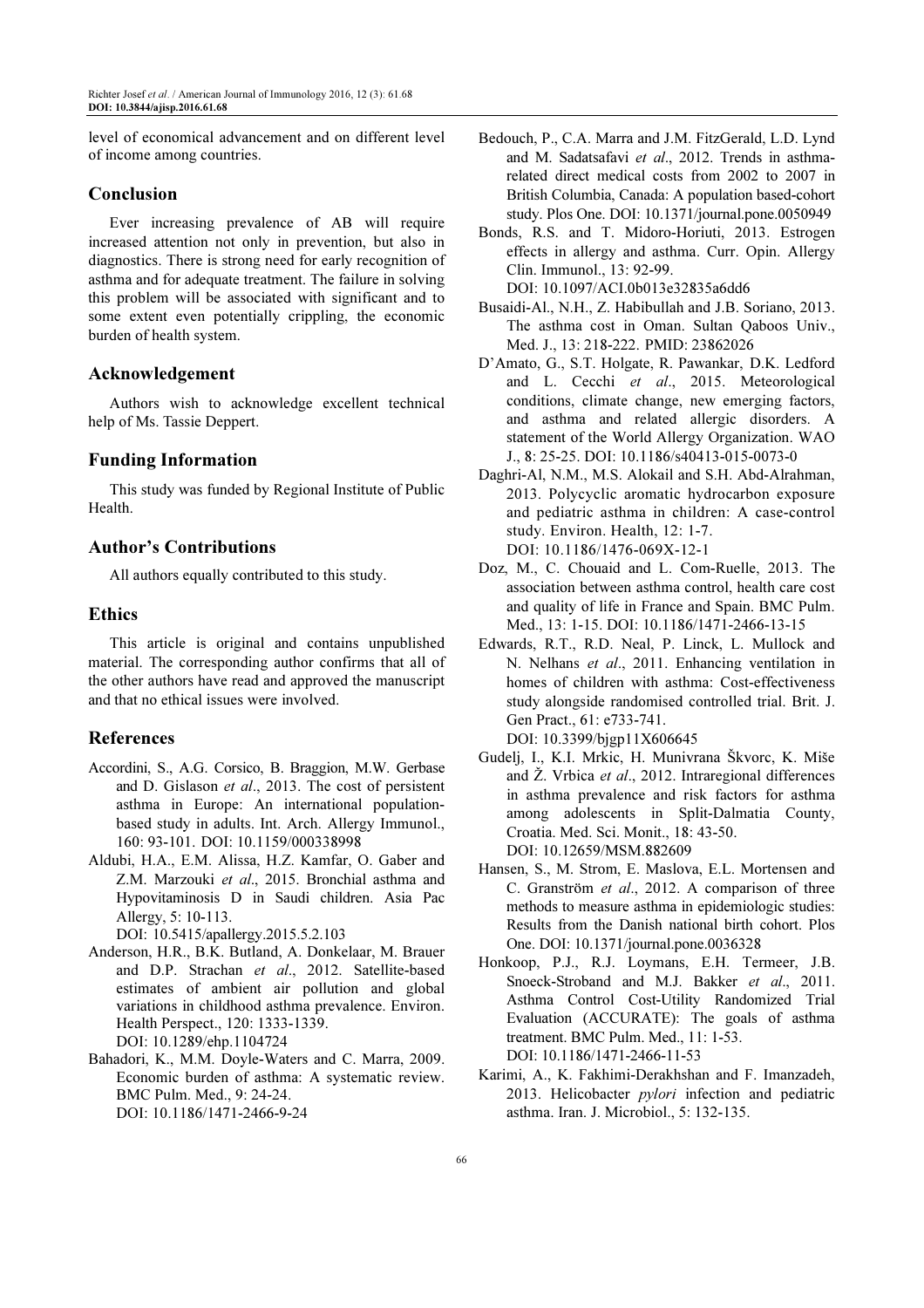Karmaus, W., A.H. Ziyab, T. Everson and J.W. Holloway, 2013. Epigenetic mechanisms and models in the origins of asthma. Curr. Opin. Allergy Clin. Immunol., 13: 38-44.

DOI: 10.1097/ACI.0b013e32835ad0e7

- Kasak, V., 2005. Aktuální klinická doporučení pro léčbu astmatu. Int. Med. Praxi, 4: 178-181.
- Kim, H.Y., E.B. Kwon, J.H. Baek, Y.H. Shin and H.Y. Yum et al., 2013. Prevalence and comorbidity of allergic diseases in preschool children. Korean J. Pediatr., 56: 338-342. DOI: 10.3345/kjp.2013.56.8.338
- Kim, S.H., T.W. Kim, J.W. Kwon, J.W. Kwon and H.R. Kang et al., 2012. Economic costs for adult asthmatics according to severity and control status in Korean tertiary hospitals. J. Asthma, 49: 303-309. DOI: 10.3109/02770903.2011.641046
- Kirsch, F., C.M. Teuner, P. Menn and R. Leidl, 2013. Costs of illness for asthma and COPD in adults in Germany. Gesundheitswesen, 75: 413-423. PMID: 23553190
- Krstic, G., 2011. Asthma prevalence associated with geographical latitude and regional insolation in the United States of America and Australia. Plos ONE. PMID: 21494627
- Lamnisos, D., M. Moustaki and O. Kolokotroni, 2013. Prevalence of asthma and allergies in children from the Greek-Cypriot and Turkish-Cypriot communities in Cyprus: A bi-communal crosssectional study. BMC Public Health, 13: 585-599. DOI: 10.1186/1471-2458-13-585
- Litonjua, A.A. and S.T. Weiss, 2007. Is vitamin D deficiency to blame for the asthma epidemic? J. Allergy Clin. Immunol., 120: 1031-1035. DOI: 10.1016/j.jaci.2007.08.028
- Loftus, P.A. and S.K. Wise, 2015. Epidemiology and economic burden of asthma. Int. Forum Allergy Rhinology, 5: S7-S10. DOI: 10.1002/alr.21547
- Meer, V., W.B. Hout, M.J. Bakker, K.F. Rabe and P.J. Sterk et al., 2011. Cost-effectiveness of internetbased self-management compared with usual care in asthma. Plos One, 6: e27108-e27108. DOI: 10.1371/journal.pone.0027108
- Negro, R.W., C. Micheletto, R. Tosatto, M. Dionisi and P. Turco et al., 2007. Costs of asthma in Italy: Results of the Social Impact of Respiratory Integrated Outcomes (SIRIO) study. Respir. Med., 101: 2511-2519.

DOI: 10.1016/j.rmed.2007.07.011

Pakhale, S., A. Sumer, D. Coyle, K. Vandemheen and S. Aaron et al., 2011. (Correcting) misdiagnoses of asthma: A cost effectiveness analysis. BMC Pulm. Med., 11: 27-36. DOI: 10.1186/1471-2466-11-27

- Pasquale, M.K., S.X. Sun, F. Song, H.J. Hartnett and S.A. Stemkowski, 2012. Impact of exacerbations on health care cost and resource utilization in chronic obstructive pulmonary disease patients with chronic bronchitis from a predominantly Medicare population. Int. J. COPD 7: 757-764. DOI: 10.2147/COPD.S36997
- Patel, S., J. Henderson and M. Jeffreys, 2012. Associations between socioeconomic position and asthma: Findings from a historical cohort. Eur. J. Epidemiol., 27: 623-631.

DOI: 10.1007/s10654-012-9703-9

- Petru, V., 2008. Co víme o dětském astmatu? Pediatr. pro Praxi, 4: 186-191.
- Pittman, T.P., C.I.J. Nykiforuk and J. Mignone, 2012. The association between community stressors and asthma prevalence of school children in Winnipeg, Canada. Int. J. Environ. Res. Public Health, 9: 579-595. DOI: 10.3390/ijerph9020579
- Pohunek, P., A. Slámová and J. Zvárová, 1999. Prevalence průduškového astmatu, ekzémuaalergickérýmy u školníchdětí v Českérepublice. Čs. Pediat., 54: 60-68.
- Pohunek, P. and A. Slámová, 1999. Prevalence průduškového astmatu a dalšíchalergickýchprojevů u školníchdětí v Českérepublice. Alergie, 1: 19-21.
- Pringle, A., 2013. Asthma and the diversity of fungal spores in air. PLOS Pathogens, 9: e1003371- e1003371. DOI: 10.1371/journal.ppat.1003371.
- Rodriguez, A., M. Vaca, G. Oviedo, S. Erazo and M.E. Chico et al., 2011. Urbanisation is associated with prevalence of childhood asthma in diverse, small rural communities in Ecuador. Thorax, 66: 1043-1050. DOI: 10.1136/thoraxjnl-2011-200225
- Sadatsafavi, M., L. Lynd, C. Marra, B. Carleton and W.C. Tan et al., 2010. Direct health care costs associated with asthma in British Columbia. Can. Respir. J., 17: 74-80. DOI: 10.1155/2010/361071
- Sadatsafavi, M., W. Chen and H. Tavakoli, 2016. Saving in medical costs by achieving guideline-based asthma symptom control: A population-based study. Allergy, 71: 371-377. DOI: 10.1111/all.12803
- Song, W.J., E.J. Jo, J.W. Lee, S.H. Cho and K.U. Min et al., 2013. Staphylococcal enterotoxin specific IgE and asthma: A systematic review and meta-analysis. Asia Pac. Allergy, 3: 120-126. DOI: 10.5415/apallergy.2013.3.2.120
- Stoner, A.M., S.E. Anderson and T.J. Buckley, 2013. Ambient air toxics and asthma prevalence among a representative sample of us kindergarten-age children. Plos ONE, 8: e75176-e75176. DOI: 10.1371/journal.pone.0075176
- Subbarao, P., P.J. Mandhane and M.R. Sears, 2009. Asthma: Epidemiology, etiology and risk factors. CMAJ, 181: E181-E190. DOI: 10.1503/cmaj.080612